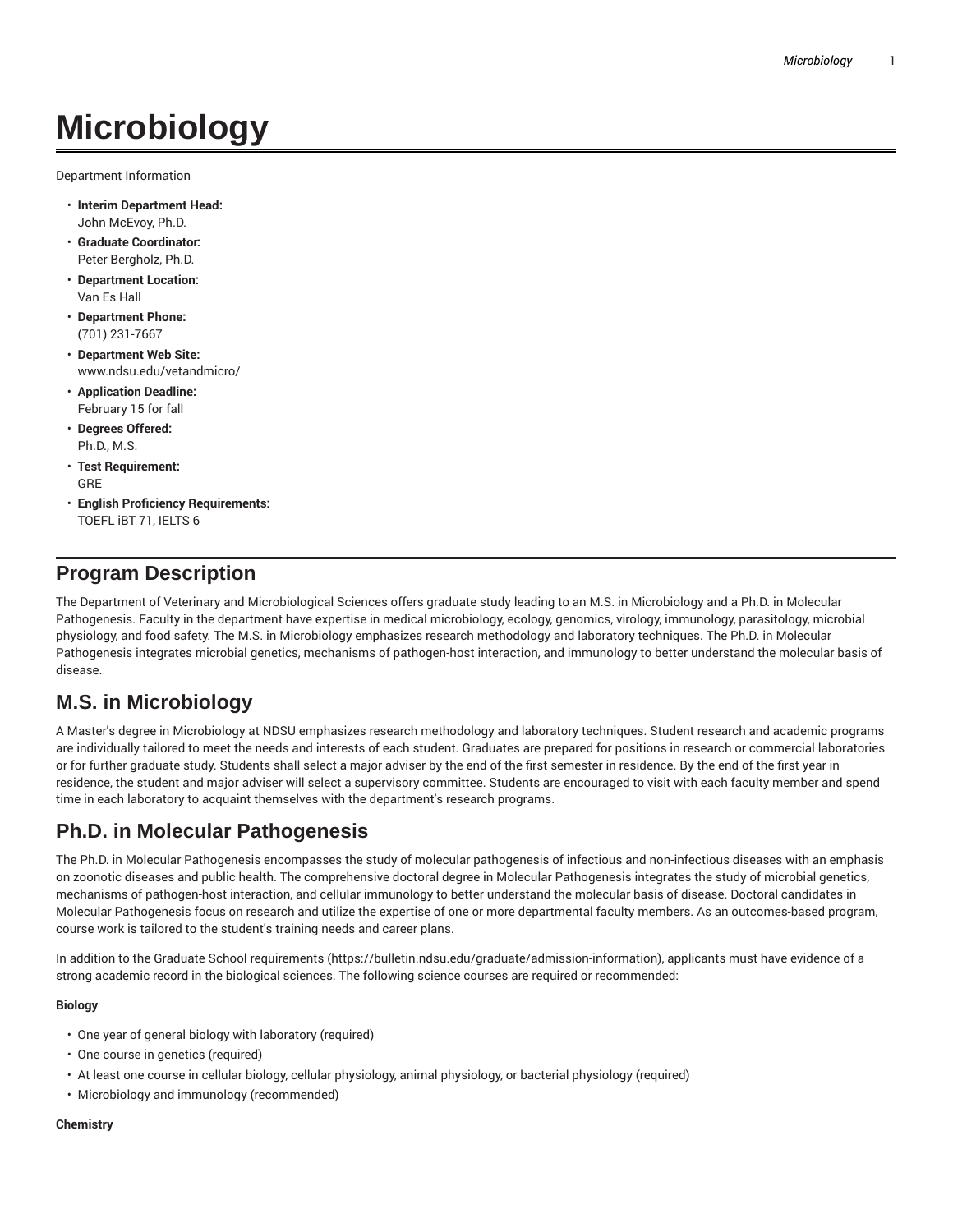#### 2 *Microbiology*

- One year of general chemistry with laboratory (required)
- Two sequential terms of organic chemistry with a laboratory course (required)
- Biochemistry (required)

#### **Physics**

• Two sequential terms of physics with a laboratory (required)

#### **Additional application requirements**

The statement of purpose should include the following:

- An explanation of how obtaining a Graduate degree in our program fits your career goals.
- A description of the qualities you possess that will contribute to your success in your chosen field.
- A description of any research experiences you have had. If you have had a research experience, it is important to include a letter of recommendation from your research adviser.
- A list of the areas of research in the department that interest you.

### **Financial Assistance**

The student must first apply to the Graduate School and be accepted in full or conditional status before he/she is eligible for an assistantship. Research and teaching assistantships are contingent upon availability of funds and are awarded competitively. Applicants are considered on the basis of scholarship, potential to undertake advanced study and research, and financial need.

### **M.S. in Microbiology**

The Master's program requires 24 months of full-time study, completing a minimum of 30 semester credits with an overall GPA of 3.0 or better. Students with inadequate undergraduate training in microbiology will be required to complete undergraduate courses in microbiology in addition to the required minimum 30 semester credits. The M.S. degree in microbiology requires a research-based thesis, a public seminar of the thesis research, and a final oral defense of the thesis. The supervisory committee administers the oral thesis examination.

# **Ph.D. in Molecular Pathogenesis**

The Ph.D. in Molecular Pathogenesis program is based on defined training outcomes. Degree requirements are in agreement with NDSU Graduate School requirements. The student and major adviser will prepare a plan of study by the end of the first year in residence. The Graduate School requires the plan of study for the Ph.D. degree to include no less than 90 semester graduate credits. Of these 18 credits are in required courses, and the remainder can be tailored to the student's needs. An overall GPA of 3.0 or higher must be maintained. Please refer to the department website for more information on course requirements for this program.

### **Examinations**

Two preliminary examinations must be completed successfully before advancement to candidacy for the doctoral degree. The first, which is generally taken at the end of the first year in residence, examines fundamental areas of knowledge that will be essential for success as a doctoral candidate. The second requires the student to write a research proposal targeted at a program administered by NIH, NSF, or NIFA and defend the proposal in an oral examination. After successful completion of the comprehensive written and oral preliminary examinations, the student will be formally admitted to candidacy for the Doctor of Philosophy degree.

### **Dissertation Research**

In addition to the defense of the written dissertation in the final oral examination, the candidate will present a public seminar based on the dissertation research.

**Peter Bergholz, Ph.D.** Michigan State University, 2007 Research Interests: Population Genomics and Evolutionary Ecology

**Teresa Bergholz, Ph.D.** Michigan State University, 2007 Research Interests: Functional Genomics of Foodborne Pathogens

**Eugene S. Berry, Ph.D.** Northeastern University, 1983 Research Interests: Animal Virology, Molecular Pathogenesis of ss(+) RNA Viruses

#### **Glenn Dorsam, Ph.D.**

Virginia Commonwealth University, 1998